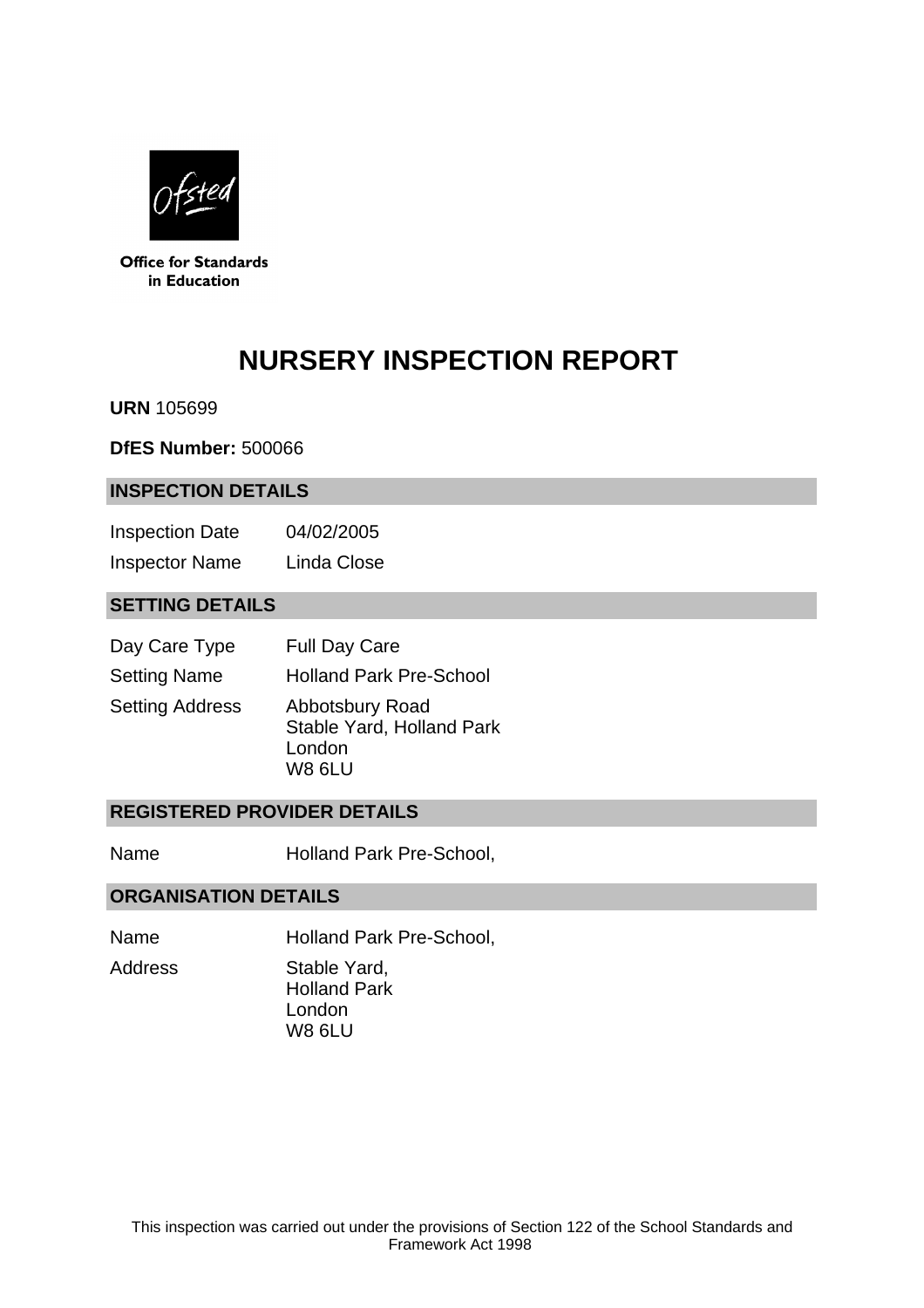## **ABOUT THE INSPECTION**

The purpose of this inspection is to assure government, parents and the public that the nursery education for funded three and four year old children is of an acceptable quality. Inspection of nursery education also identifies strengths and weaknesses so that providers can improve the quality of educational provision and help children to achieve the early learning goals (elgs) by the end of the Foundation Stage. This inspection report must be made available to all parents.

If the setting has been inspected previously, an action plan will have been drawn up to tackle issues identified. This inspection, therefore, must also assess what progress has been made in the implementation of this plan.

#### **Information about the setting**

Holland Park Pre-School has been running for approximately 30 years. It is run by a committee of parents and serves the local community and families living in neighbouring London Boroughs. The setting is based in a single storey building located in Holland Park in the London Borough of Kensington and Chelsea. It has the use of one room with adjacent toilet and kitchen facilities. There is direct access to an enclosed outdoor play area.

The pre-school is open every weekday from 09:30 to 15:30 during term time only. Children attend for a variety of sessions. There are no children on the roll at present who have identified special educational needs. Several children are learning English as an additional language. There are currently 19 children on roll from two years six months to five years of age. This includes 13 three and four-year-olds who are in receipt of Nursery Education Grant.

Three members of staff work with the children and this includes the person-in-charge. All three members of staff hold appropriate early years qualifications. Parents provide additional support to staff and children at every session. The group receives support from a mentor from the Early Years Development and Childcare Partnership (EYDCP) and the Pre-School Learning Alliance (PSLA). This group is a member of PSLA, which is a registered charity.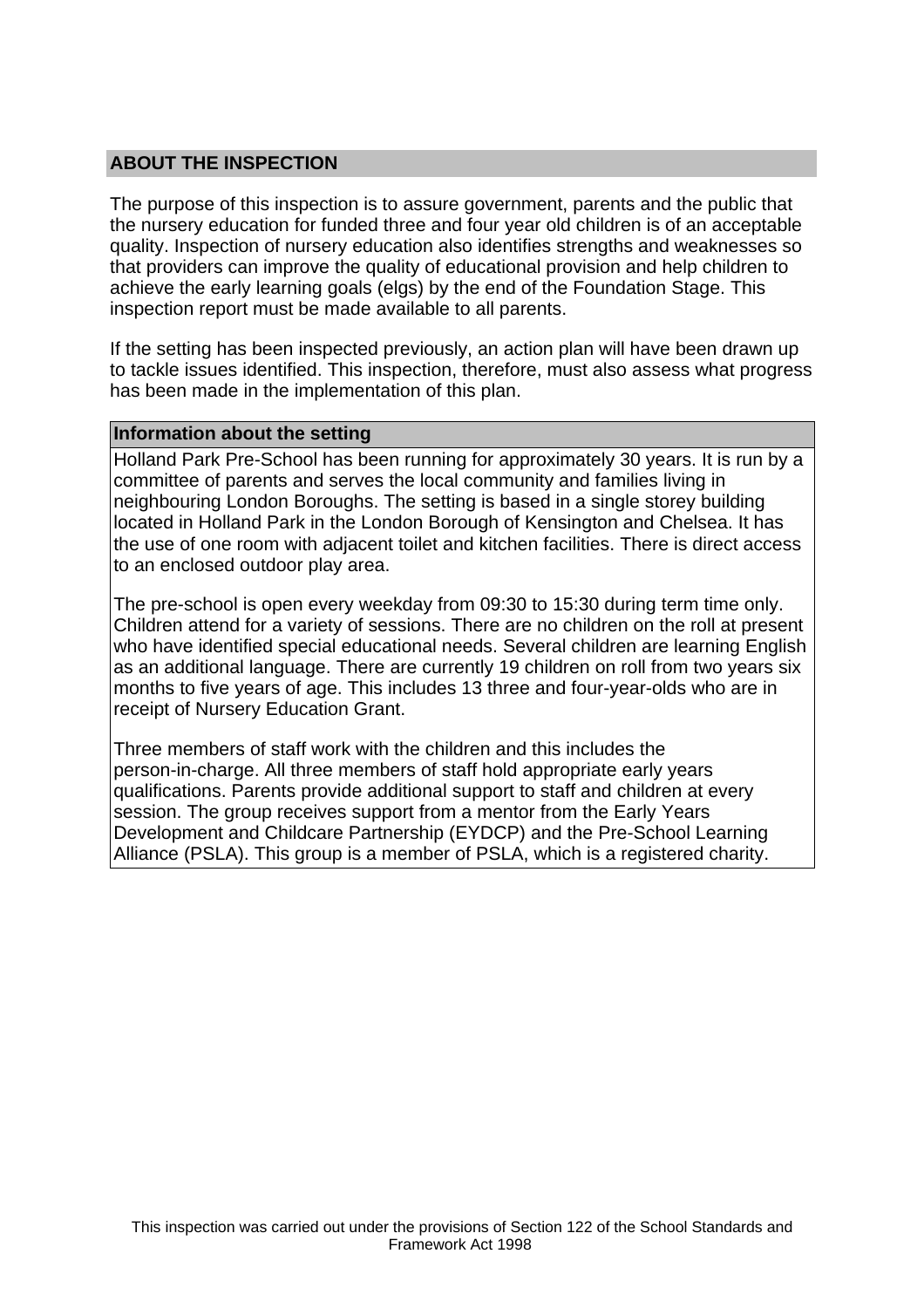# **INSPECTION OF THE NURSERY EDUCATION PROVISION FOR FUNDED THREE AND FOUR YEAR OLDS.**

## **How effective is the nursery education?**

The educational provision at Holland Park Pre-school is acceptable and of good quality overall. Children are making generally good progress in most areas of learning and very good progress in creative and physical development. However, progress for older children in some aspects of communication, language and literacy is limited by significant weaknesses.

The quality of teaching is generally good. Staff are confident in their knowledge and understanding of the early learning goals in most areas. They are less secure in knowing how to promote early literacy and problem solving skills for older children. Staff plan together as a team to provide an appropriate balance of activities each day but they do not closely monitor what each child chooses to do. Three-year-olds are supported very well. They are gaining the confidence to leave their parents and approach new experiences positively.

Staff successfully promote good relationships between the children and behaviour is good. Children learning English as an additional language are supported effectively. The adults do most of the work at tidy up time and snack time. Records of progress are made but the records lack clarity.

The quality of leadership and management is generally good. The management team includes staff and committee working together. The team works well overall to ensure good provision for the children and is committed to ongoing improvement. However, not all aspects of the action plan arising from the last inspection have been addressed.

Partnership with parents and carers is generally good. Useful information is available about the activities and the general organisation of the pre-school. Parents are warmly welcomed each day and meetings with keyworkers are arranged. Records may not give parents a clear picture of children's attainment.

#### **What is being done well?**

- Staff manage children's behaviour sensitively. They are firm but do not raise their voices. They treat children with kindness and respect and the children are well behaved.
- Children are actively encouraged to express their own ideas in their creative work. They have free access to a good selection of materials and they are given freedom to experiment.
- Children are gaining good skills with their hands. They fit puzzles together, play with construction toys and use scissors very well.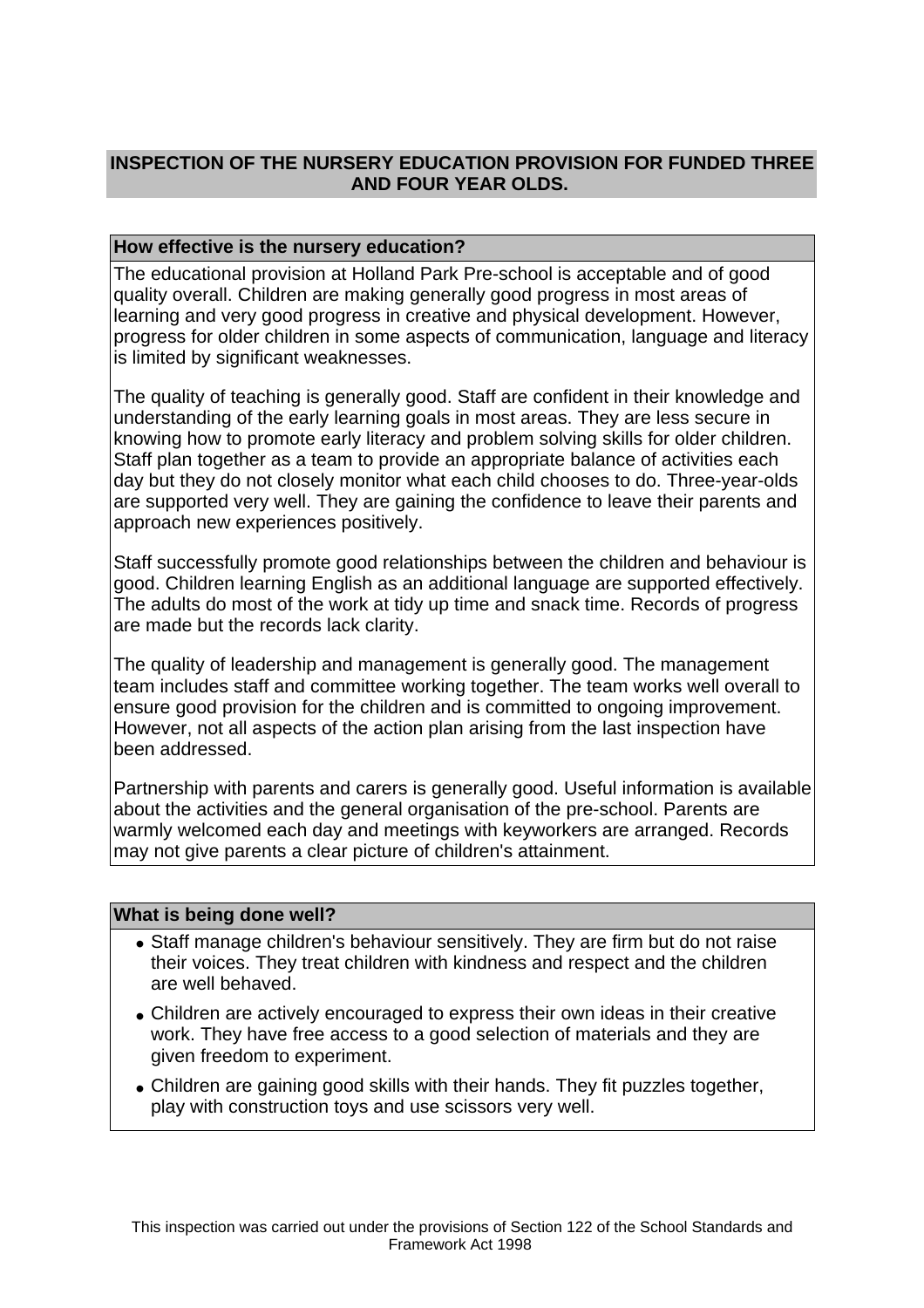### **What needs to be improved?**

- The development of children's independence and their respect for their toys and resources.
- The staff's knowledge and understanding of ways in which to develop early reading and writing skills and problem solving for the older or more mature children in the group.
- The organisation of children's records of attainment and progress.
- The way in which staff monitor what each child chooses to do each day to ensure that all children benefit from the full range of learning experiences provided.

#### **What has improved since the last inspection?**

Three key issues for improvement were identified at the last inspection. Staff have made limited progress in addressing them. Staff agreed to organise snack time to ensure that children's interest is sustained. The time devoted to this part of the programme has been reduced and the children are now content to sit together and enjoy this social occasion.

Staff agreed to promote children's personal independence, particularly at snack time. This has not been addressed. Staff pour the drinks and hand each child their snack. Children's independence is not promoted sufficiently.

Staff agreed to improve the programme for communication, language and literacy for the four-year-olds to ensure that they have more play opportunities to develop their interest in early reading and writing. Staff set out writing materials as a free play activity but they do not do enough to actively stimulate all of the older children to make good use of them. Some of the older children show little interest in developing their early reading and writing skills.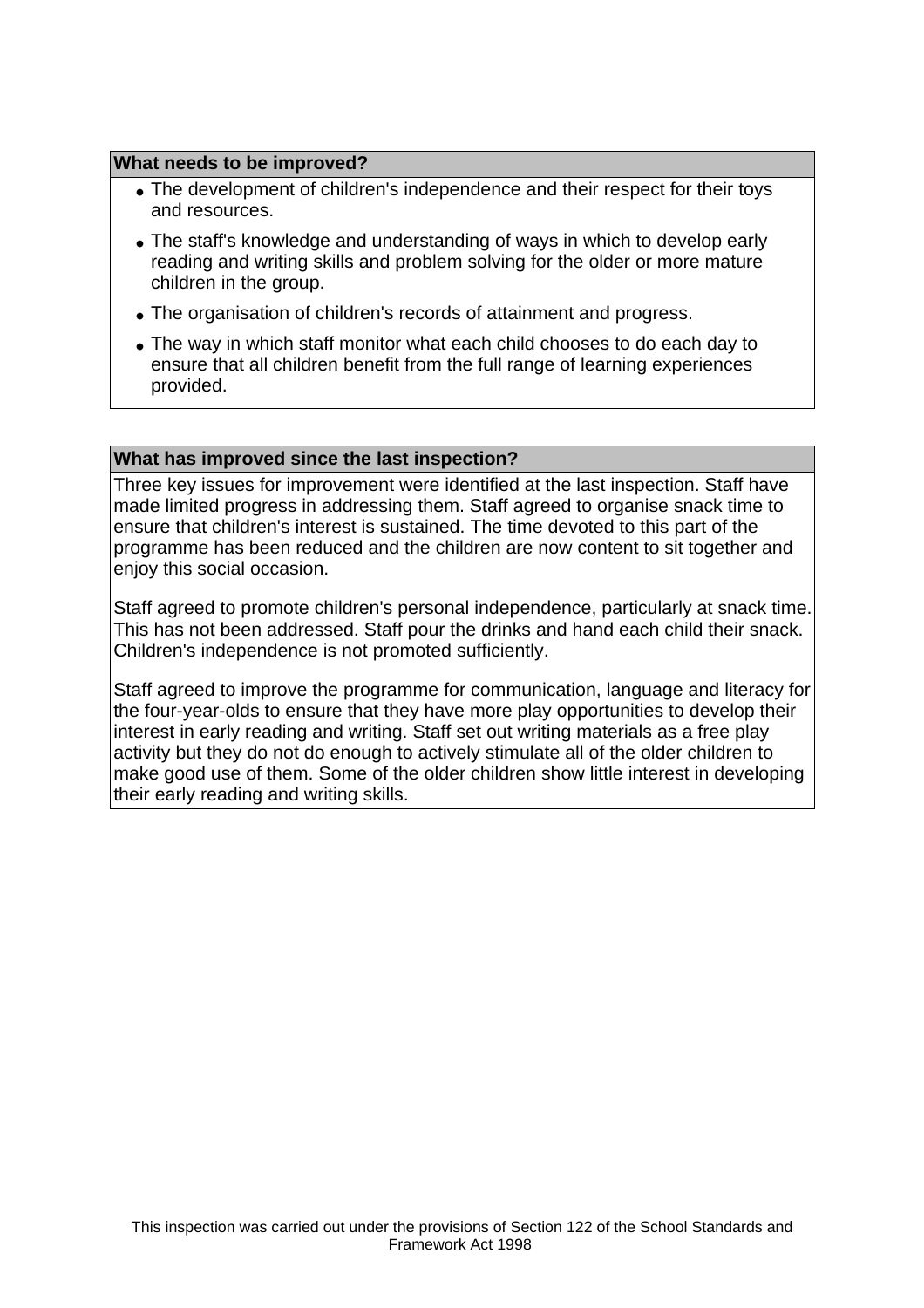# **SUMMARY OF JUDGEMENTS**

## **PERSONAL, SOCIAL AND EMOTIONAL DEVELOPMENT**

Judgement: Generally Good

Three and four-year-old children are interested in their play. They express their own ideas confidently in small and large groups. They are involved in a good range of worthwhile activities that help them to understand and respect different cultures and beliefs. Children enjoy each other's company and they play well together. Older children are forming firm friendships. Children do not always help to put away their toys and resources. Independence is not consistently promoted.

# **COMMUNICATION, LANGUAGE AND LITERACY**

Judgement: Significant Weaknesses

Children's vocabulary is extended well. Most children listen well at circle and story time. Children are learning to recognise the shapes of letters and the sounds that they make. Some children can recognise their own names and the names of their friends. Mark making resources are made available. Staff do not expect enough of the older children. Opportunities are missed to help them to make their first attempts at writing and not enough is done to help them to recognise familiar words.

# **MATHEMATICAL DEVELOPMENT**

Judgement: | Generally Good

Children are encouraged to count aloud at registration time and in the course of their activities. Older children can count competently up to 10. Many examples of numbers on display are used well to help children to recognise figures. Children learn about shape, position, size and quantity and they use correct terms to describe them. Staff overlook opportunities for asking children to solve simple practical problems. Tasks are not always sufficiently demanding for the older children.

# **KNOWLEDGE AND UNDERSTANDING OF THE WORLD**

Judgement: Generally Good

Children are encouraged to handle and explore a good range of objects and materials. They learn how to join things together to make models. Well chosen topic work enables children to find out about living things. For example, they learn what mini-beasts eat, how they change and what their body parts are called. Children discuss past and present events in their own lives. A modern computer is available to children but not used fully as the pre-school has little suitable software.

# **PHYSICAL DEVELOPMENT**

Judgement: Very Good

Children run fast, steer their tricycles and scooters confidently and rarely collide. They show a good awareness of space, obstacles and each other. A visiting teacher gives lessons in outdoor games that are energetic and enjoyable. Children enjoy throwing and catching activities and other games using small equipment. Children use large fixed apparatus and smaller portable resources to develop their confidence in climbing and balancing. They are gaining very good skills with their hands.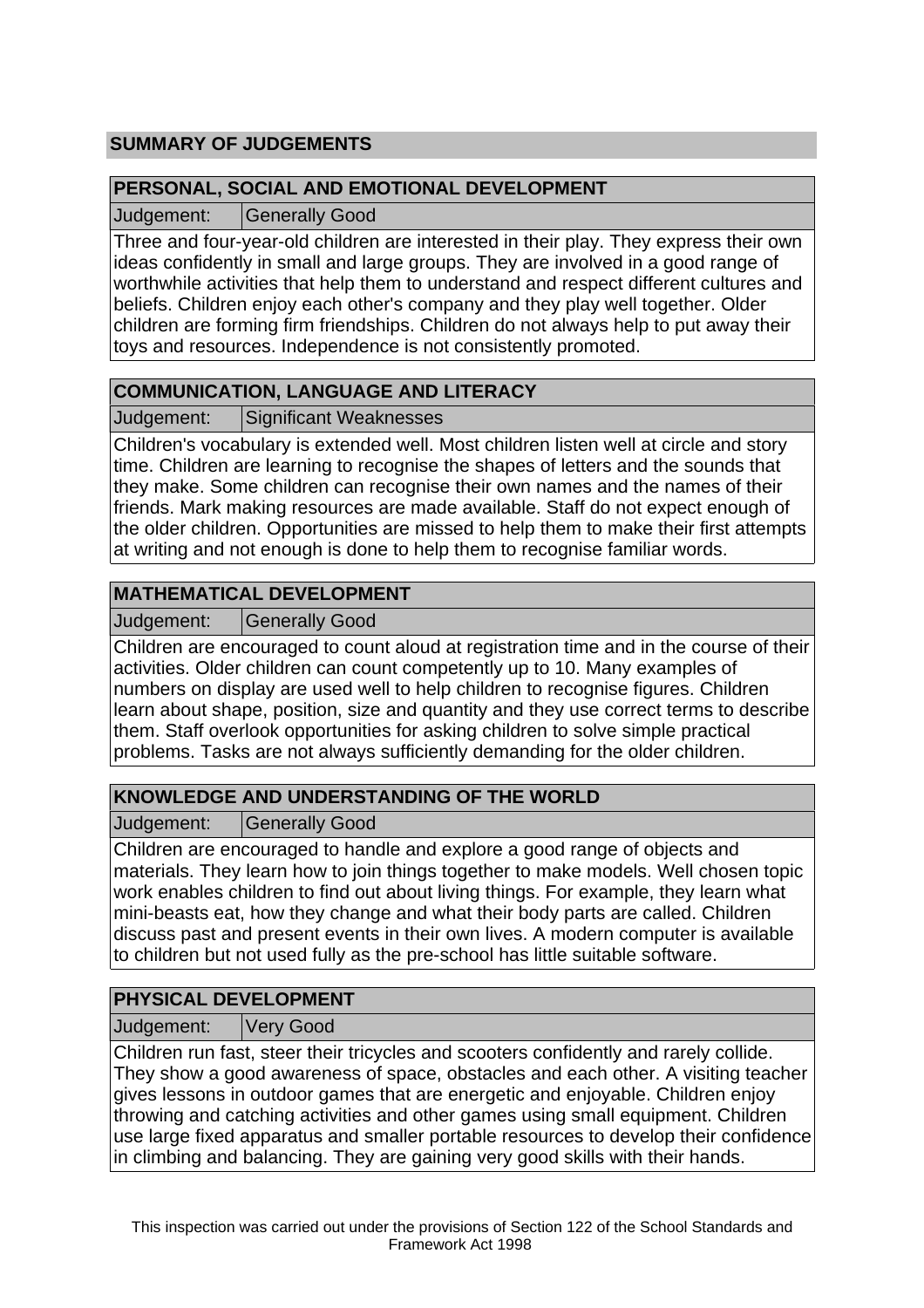# **CREATIVE DEVELOPMENT**

Judgement: Very Good

Older children are very imaginative in free play. They adopt different roles, exchange ideas and use toys for different purposes. For example, a plastic pan became a helicopter complete with sound effects. Children explore the sounds that can be made with musical instruments. They sing many songs by heart. Art work on display and observations of the children provide ample evidence that children produce art work according to their own ideas and they have access to a good range of resources.

**Children's spiritual, moral, social, and cultural development is fostered appropriately.**